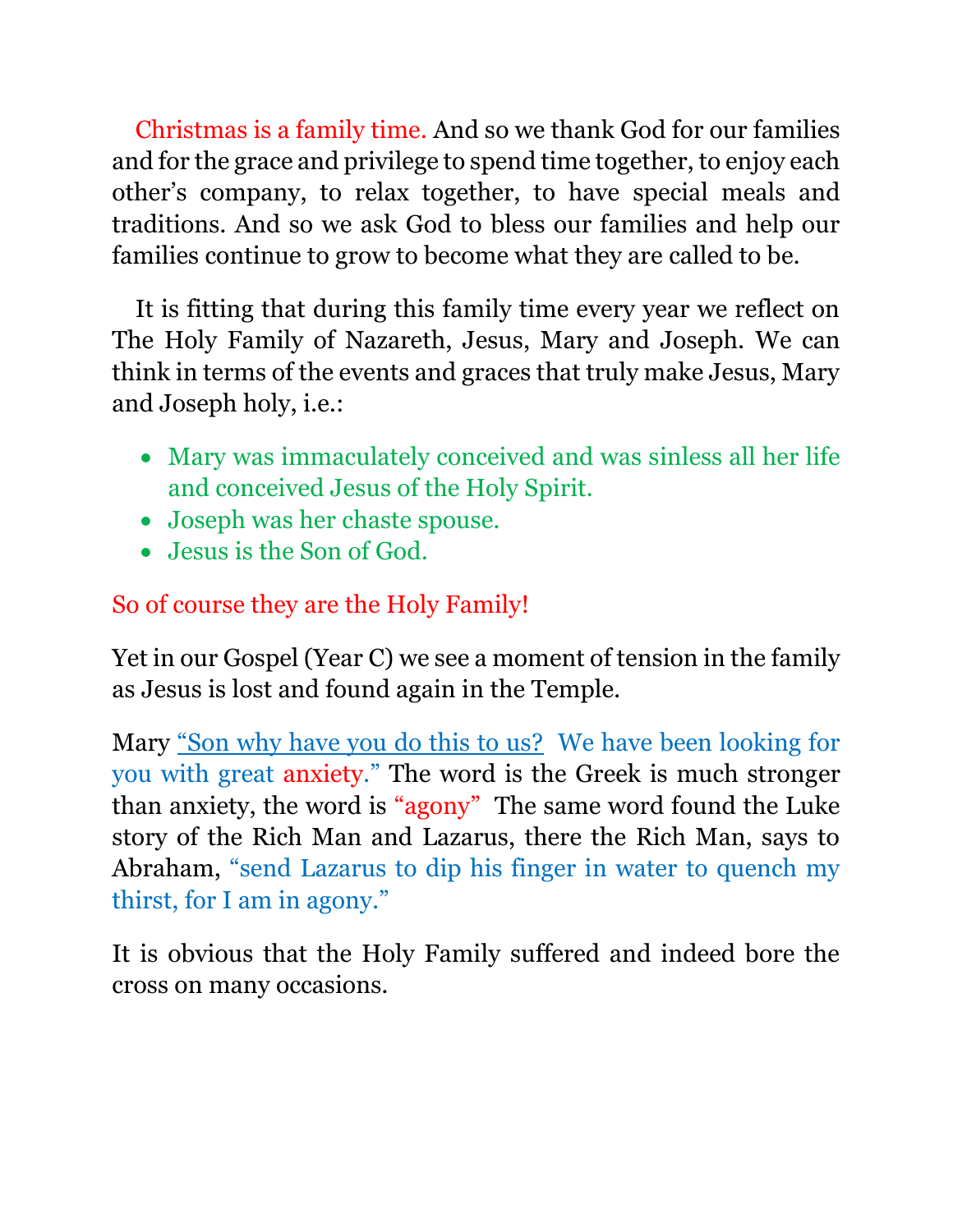As part of the agony of this event, Mary not only does not get a satisfactory answer to her question, Jesus confounds them with what he does say, "Why were you looking for me? Did you not know that I must be in my Father's house?"

And then Luke goes on to write that Mary and Joseph did not know what he meant.

And sometimes our families too do not understand why we have a particular cross to carry and like Mary we ask, "Why did you do this to us?" And as in the case of Mary there is no satisfactory answer but with faith we continue to live the Christian life, to be about our Father's affairs because no other way will bring true or lasting peace and happiness.

The Holy Family was a family with special grace but yet a family with trials. Every family has particular graces and blessings and every family also has difficulties and crosses. **The Holy Family is a model for families because despite their many trials, the family remained faithful, loving and united.** It is good to pray today to the Holy Family, to Jesus, Mary and Joseph, asking them to help our families persevere through their trials.

St. John Paul in 1979 early in his pontificate and often there after gave encouragement to families and in particular to parents. The Pope reminds us that the family is primary.

"To all I say, revere and protect your family and your family life, for the family is the primary field of Christian action the place where your 'royal priesthood' is chiefly exercised. Modern conditions and social changes have created new patterns and new difficulties for family life and for Christian marriage. I want to say to you: do not be discouraged, do not follow the trends where a close-knit family is seen as